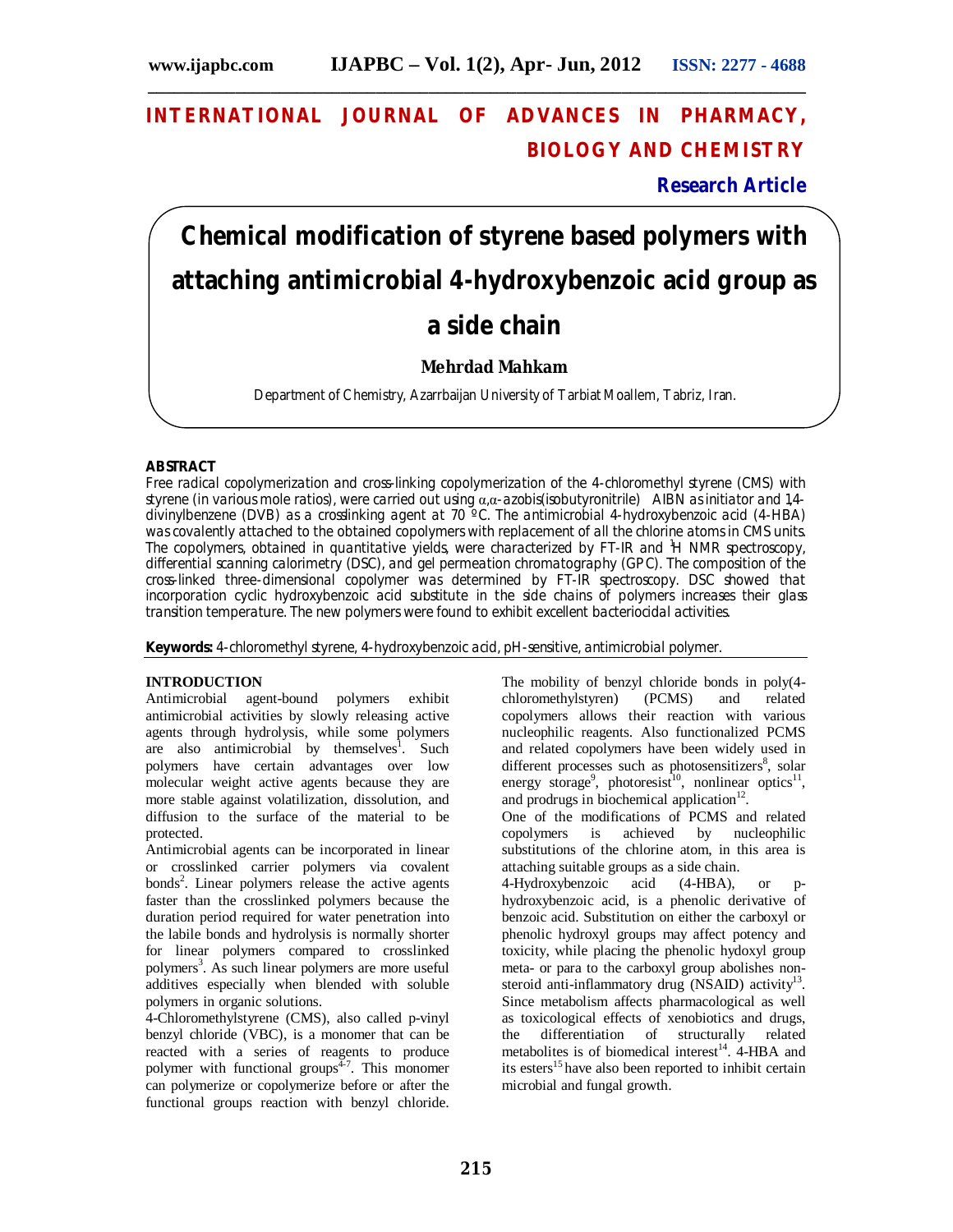In the current study, an intermediate copolymer was prepared, and its conversion into different polymers tested, including its antimicrobial activities. We first synthesized the copolymer and crosslinked copolymer of 4-chloromethyl styrene with styrene by radical polymerization. Then phenolic hydroxyl groups of 4-hydroxybenzoic acid (4-HBA) were attached to the resulting polymers by replacing the –Cl on the side-chain of chloromethyl styrene. The DSC analysis showed that the glass transition temperatures of polymers were higher than that of intermediate polymers due to hydrogen-bonding interactions.

# **EXPERIMENTAL**

# **Materials**

CMS (Aldrich, 90%), 1,4- divinylbenzene (Merck) and styrene (Merck) were distilled under reduced pressure to remove inhibitors, before use. The initiator of α,α-azobis (isobutyronitrile) (AIBN) (Merck) was purified by crystallization from methanol. 4-HBA was purchased from Aldrich (France).

# **Measurements**

Infrared spectra were recorded with a 4600 Unicam FT-IR spectrophotometer as  $KBr$  pells. <sup>1</sup>HNMR spectra were run on a Bruker 400 MHz spectrometer at room temperature using  $CDCl<sub>3</sub>$  as a solvent. The molecular weights  $(M_w \text{ and } M_n)$  were determined using a Waters 501-gel permeation chromatograph (GPC) fitted with 102 and 103 nm waters styragel columns. THF was used as an elution solvent at a flow rate of 1 mL/min, and polystyrene standard was employed for calibration. The differential scanning calorimetry (DSC) curves were obtained on a TGA/SDTA 851 calorimeter at heating and cooling rates of  $10^{\circ}$ C/min under N<sub>2</sub>.

#### **Copolymerization of 4-Chloromethylstyrene with Styrene: P-1 - P-6**

For preparing of copolymers (P-1 - P-6), a mixture of 4-chloromethylstyrene with different amounts of styrene (as shown in Table 1), respectively, was dissolved in 15 mL of dioxan and was mixed with AIBN (1% molar) as a radical initiator, in a pyrex glass ampoule. The ampoule was degassed, sealed under vacuum, and maintained at  $70 \pm 1$  °C in a water bath, with stirring for about 48 h. Then the solutions were poured from ampoules into cooled methanol (about 4 ºC). The precipitates were collected and washed with methanol and dried under vacuum to yield (approximately 85%) of copolymers. For P-1 - P-6:  $H$  NMR (CDCl<sub>3</sub>, ppm) 1.1–2.1 (CH<sub>2</sub>-CH), 4.54 (CH<sub>2</sub>-Cl), 6.5–7.1 (Ar-H). FT-IR (KBr, cm–1 ): 3081, 2921-2850, 1600-1492  $\alpha$  (aromatic C=C).

# **Cross-linked Copolymerization: P-7**

In Pyrex glass ampoule, a mixture consisting of 1 g (6 mmol) of 4-chloromethylstyrene, 0.68 g (6 mmol) of styrene and specific mol percent of CA (10%) was polymerized at 70  $^{\circ}$ C in a thermostatic water bath, using AIBN (1% molar) as initiator, and dried dioxane as solvent ([M]=1.0M). After the specified time (48 h), the precipitated network polymer was collected, washed with methanol and dried in vacuum. FT-IR (KBr, cm<sup>-1</sup>): 3095, 2927-2875, 1600-1495 (aromatic C=C).

# **Attaching 4-HBA groups to copolymers: P-11- P-16**

To a solution of copolymers (1 g) and pyridine in 25 mL anhydrous DMF was added excess amount of 4-HBA. The calculated molar ratio of copolymers, 4-HBA and pyridine was approximately 1:1.5:2. The reaction was heated at 90 ºC for 48 h under a nitrogen atmosphere, cooled to room temperature, and finally precipitated into ethyl ether. The precipitate was redissolved in DMF, and precipitated into ethyl ether, the precipitated was collected, washed with cold ether and water and dried in vacuum to yield (around 95%), (Scheme 1). <sup>1</sup>H NMR (CDCl<sub>3</sub>, ppm): 1.3–  $2.2$  (CH<sub>2</sub>-CH),  $4.3$  (CH<sub>2</sub>-O),  $6.7-7.6$  (Ar-H). FT-IR (KBr, cm–1 ): 3500-2500, 1730, 1690, 1490–1600 (aromatic C=C).

## **Attaching 4-HBA groups to cross-linked copolymer: P-17**

A mixture of 100 mg (0.7 mmol) 4-HBA and 81 mg (1.4 mmol) potassium hydroxide in 30 ml methanol was added with stirring to a suspension of P-7 (100 mg) in 10 ml methanol at room temperature. The reaction was heated at 60 ºC for 48 h and then the suspension is centrifuged and the yellow solid is washed several times with methanol before drying under vacuum. FT-IR  $(KBr, cm^{-1})$ : 3500-2500, 1690, 1490–1600 (aromatic C=C).

#### **Amount of attaching of 4-HBA to cross-linked copolymer**

The amount of 4-HBA attached in the P-17 was determined by an indirect method. After the finish reaction, the washings with methanol were collected and tested using UV-Vis spectroscopy. The different between the amount of 4-HBA initially employed and the 4-HBA content in the washings was taken as an indication of the amount of attaching (30 %).

# **Method of hydrolysis**

The polymer-HBA conjugate (200 mg) was poured into 5 ml of aqueous buffered solution (pH 1) or SIF (pH 7.4) at 37  $^{\circ}$ C and the mixture was conducted into a cellophane membrane dialysis bag. The bag was closed and transferred into a flask containing 25 ml of same buffer solution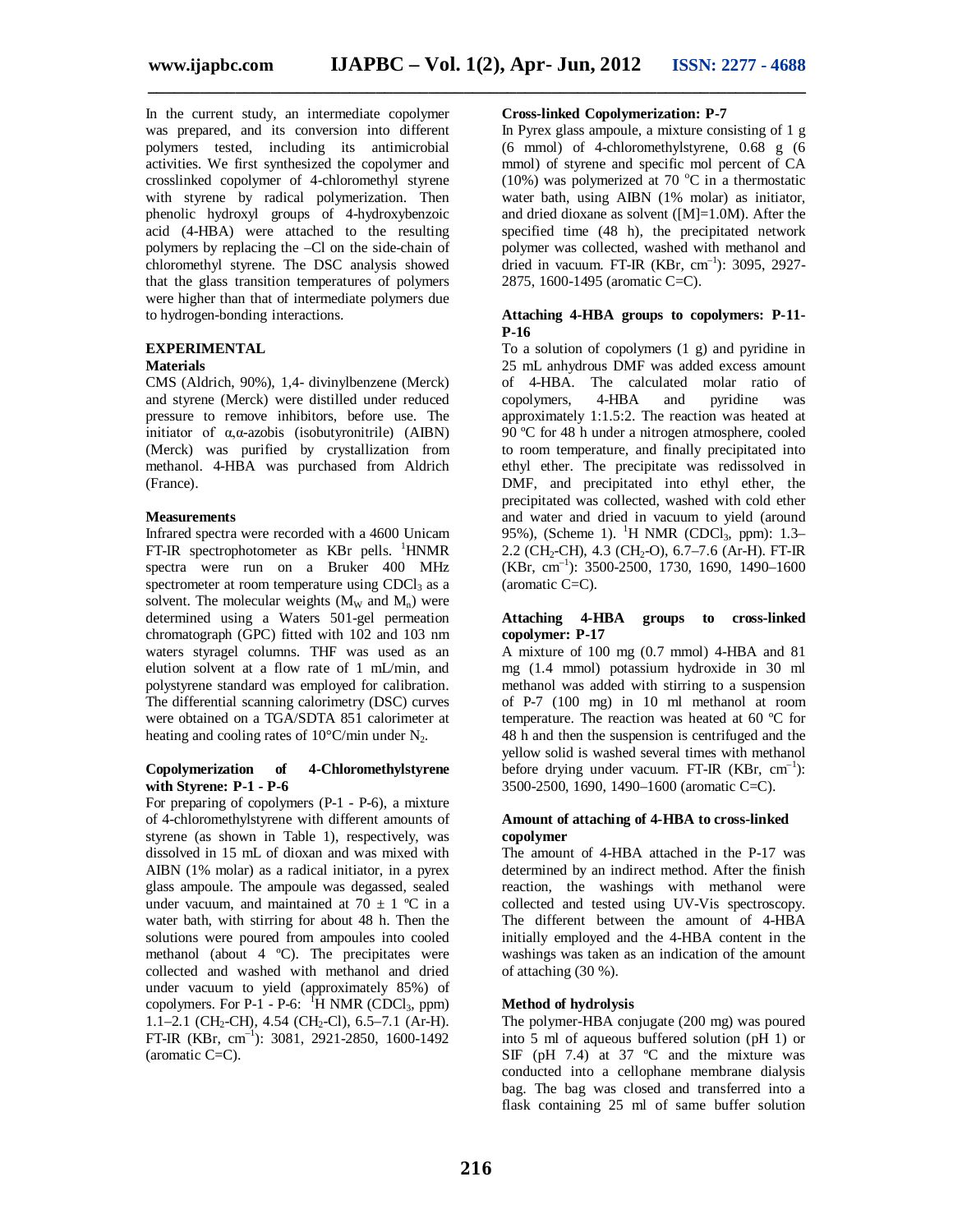maintained at 37 ºC. The external solution was continuously stirred and a 3-ml sample was removed at selected intervals and 3 ml of buffer was replaced. The quantity of released drug was analyzed by means of an UV spectrophotometer and determined from the calibration curve obtained previously under the same conditions.

# **Shake Flask Test**

The biocidal activity test of the new copolymers by the contact method was performed for one type of bacteria species such as *E. coil* (KCTC 1682) [16]. A certain amount of pure DMF for a blank (control) sample or a solution (1.0 mL) of either 4- HBA or polymers in DMF (10 wt%) was transferred into each wide-mouth glass bottle. A bacterial culture suspension  $(5.0 \times 10^3/\text{mL})$  was added dropwise onto the above DMF solutions and DMF control, followed by the addition of 70 mL phosphate buffer solution (pH 7.4). After the bottles were incubated at  $37^{\circ}$  C for 24 h under shaking (150 rpm), 0.1 mL of each suspension was plated out on a Luria Broth (LB) agar. After incubation for 1 day, the number of the bacteria colony was counted. The percent reduction of the bacteria cells was calculated from the following formula:

# % reduction=  $[(N_b-N_t)/N_b] \times 100$

where  $N_t$  is the number of the bacterial cells recovered from the inoculated suspension which contains either 4-HBA or polymers in the bottle, and  $N_b$  is the number of bacteria recovered from the inoculated suspension which contains only DMF without the biocides in the bottle.

# **RESULTS AND DISCUSSION**

For synthesis of new modified polymers, we used two methods: copolymerization and cross-linked copolymerization. In copolymerization, the 4 chloromethyl styrene (CMS) was copolymerized with styrene (in various mole ratios) in dioxane at  $70^\circ$ C using AIBN as the radical polymerization initiator.

Because of the mobility of the benzyl chloride bonds in the resulted copolymers, nucleophilic substitutions were possible. Therefore, 4-HBA as a nucleophilic reagent was shown to be sufficiently reactive towards CMS units in copolymers with replacement of all the chlorine to give new copolymers with 4-HBA group attached to phenyl rings via methylene spacers. Due to <sup>1</sup>H NMR spectra data, with replacement of chlorine atoms with 4-HBA groups, the peak around 4.54 ppm corresponding to two methylene protons of benzyl chloride disappeared and new peak at 4.3 ppm corresponding to two methylene protons attached to 4-HBA group appeared.

The copolymer compositions were calculated from the <sup>1</sup>H-NMR spectra data. In the past few decades <sup>1</sup>H-NMR spectroscopic analysis has been established as a powerful tool for the determination of copolymer compositions because of its simplicity, rapidity and sensitivity [17]. Spectrum of copolymer  $P-1$  in CDCl<sub>3</sub> is shown in Figure 1. The molar compositions of CMS and styrene in copolymer P-1 were calculated from the ratio integrated intensities of the peaks around 4.54 ppm, corresponding to two methylene protons of benzyl chloride in CMS units to the total area between 1.1- 2.1 ppm, which were attributed to six protons marked by (#) in CMS and (\*) in styrene. The molar compositions of CMS and styrene were calculated from Eqs.  $(1)$  and  $(2)$  where x and y were the mole fractions of CMS and styrene, respectively.

$$
\frac{\text{Area at 4.54}}{\text{Area at 1.1-2.1}} = \frac{2x}{3x + 3y} \qquad \text{Eqs. (1)}
$$

 $x + y = 1$  Eqs. (2)

A similar method was used to calculate the molar compositions of monomers in copolymers P-2 and P-3. The compositions of copolymers are presented in Table 1.

Due to the strongly hydrogen-bonded hydroxyl group, this band is spread over the range of 3500–  $2500$  cm<sup>-1</sup>. This absorption is one of the broadest absorptions in an infrared spectrum, and it is frequently more than  $600 \text{ cm}^{-1}$  wide, hence quite easy to recognize. The analysis of the IR spectra shows that with increase of pH from 2 to 8, the composite passes into the anion form, the band at 1730 cm<sup>-1</sup> (the stretching vibrations of the carboxylic group) disappears, and in its place new absorption bands appear at 1595 and  $1430 \text{ cm}^1$ , which are assigned to the stretching vibrations of the carboxylate anion COO- .

# **Thermal Behaviour**

We determined glass transition temperature (Tg) of all modified copolymers by the DSC analyses. The DSC scans showed that the presence of bulky 4 hydroxybenzoic acid group in the side chain increased the rigidity of copolymers and as a sample, lead to an increase in the Tg from 79 °C for copolymer P-1 to 160 ºC for copolymer P-11 (Figure 2). On the other hand the introduction of a strongly polar carboxylic acid group can increase the Tg value because of the formation of internal hydrogen bonds between the polymer chains. Tg values of copolymers and modified by 4-HBA are shown in Tables 1 and 2, respectively.

As shown in Table 1 and 2, the higher Tg values for network copolymer probably related to the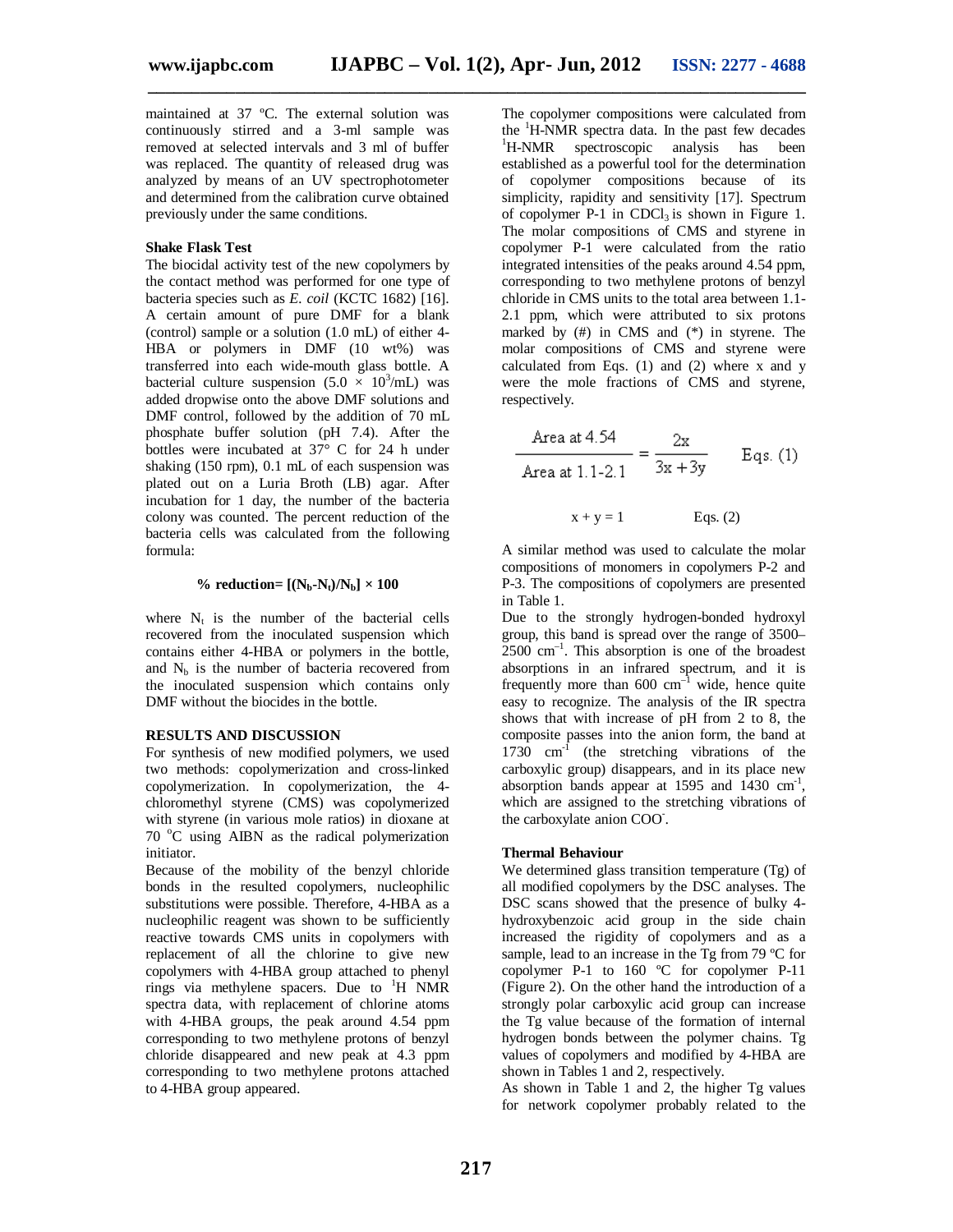introduction of cross-links, which would decrease the flexibility of the chains and the ability of the chains to undergo segmental motion, which would increase the Tg values [18]. The Tg value of the network copolymer with the 4-HBA (P-17) would be higher than Tg value of the P-7.

# **The solubility of copolymers**

The resulting network polymer swells and become soft if it is exposed to solvents such as  $H_2O$  and most organic solvents without dissolving. The solubility behavior of the copolymers prepared in this study was determined for powdery samples in excess solvents at room temperature for 24 h and the results are listed in Table 3. It is shown that all the polymers only are soluble in polar organic solvents such as N-methyl pyrrolidone (NMP), N, N-dimethylformamide (DMF), N, Ndimethylacetamide (DMAC) and so on, the poor solubility of polymers in common solvents might be attributed to stiff units (Carboxylic acid) pendant group.

#### **Swelling**

Responsive polymers consisting of carboxylic acid is classic examples of pH-sensitive carriers that exhibit swelling transitions in response to changes in pH [19-21]. The composition of the polymer defines its nature as a neutral or ionic network and furthermore, its hydrophilic/hydrophobic characteristics. Ionic hydrogels, which could be cationic, containing basic functional groups or anionic, containing acidic functional groups, have been reported to be very sensitive to changes in the environmental pH. The swelling properties of the ionic hydrogels are unique due to the ionization of their pendent functional groups. Hydrogels containing basic functional groups is found increased swelling activity in acidic conditions and reduced in basic conditions but on the other hand pH sensitive anionic hydrogels shows low swelling activity in acidic medium but very high activity in basic medium.

In a typical test, the copolymers after having been soaked in various buffer solutions (pH 7.4 and pH 1) at 37 ºC for 8 hours were weighted after excess water was wiped off from the copolymers surface with filter paper. The swelling ratio (SR) of matrices was calculated using the following Eq. 3:

SW (
$$
\% = [(W_s-W_d)/W_d] \times 100
$$
 Eq. 3

Where,  $W_s$  and  $W_d$  represent the weight of swollen and dry samples, respectively. The swelling value of copolymers in pH 1 and pH 7.4 at 37 ºC are given in Table 2.

In these copolymers, an increase in the content of carboxylic acid in the copolymers resulted in less swelling in pH 1 but greater swelling in pH 7.4. This was because higher carboxylic acid content in

the copolymer led to higher carboxylate anion concentration at high pH. In other words, the existence of hydrogen-bonding interactions between –COOH groups in the copolymer matrix results in a complex structure within the network, and so the movement of polymeric segments is restricted. This also accounts for minimum swelling of the copolymers in a medium of pH 1. However, when the sample is placed in a medium of pH 7.4, the almost complete ionization of – COOH groups present within the copolymer not only increases the ion osmotic swelling pressure to a great extent but also enhances the relaxation of macromolecular chains because of repulsion among similarly charged -COO groups. These two factors ultimately result in a greater increase in the water uptake.

As shown in Table 2, the swelling values of crosslinked polymers in both pH 1 and pH 7.4 are slower. In the network polymer with reticulated structure, diffusion of the water in the network's polymer is reduced and the swelling is slower.

#### **4-HBA release from polymers**

The chemical structure of the monomeric units along the polymer chain is an important factor in hydrolytic behavior of polymeric prodrugs. As shown in Table 2, the P-11-P-17 are pH-sensitive polymers. High different hydrolysis rate for these polymers at pHs 1 and 7.4 can be related to the number of carboxylic acid groups along the polymer chain. The number of carboxylic acid groups along the polymer chain response to decrease and increase hydrophilicity of polymer in pHs 1 and 7.4, respectively. In pH 7.4 solution with completed ionization and an increase in the hydrophilicity of the polymer, diffusion of the hydrolyzing agents on polymer increased and the hydrolysis rate increased. In P-17 with network structure diffusion of the hydrolyzing agents in the network's polymer is reduced and the hydrolysis rate is slower.

#### **Antibacterial Test**

The antibacterial activity of P-11- P-17 was investigated with the shake flask test method toward *E. coli* as a model. The number of bacterial cells in the bacterial culture suspension was  $5.0 \times$ 10<sup>3</sup> /mL. After their contact with either bioactive agents (4-HBA) or polymers (P-11- P-16) in diluted phosphate buffer solution, the suspension were incubated at 37 ˚C for 24h, and the number of the bacteria colony was counted. The bacteria cells/mL was calculated by multiplying the number of colonies by the dilution factor. As shown in Table 4, the reduction in the specimens containing 4-HBA or polymers (P-11- P-16) was about 100%. This result indicates that the antibacterial activities of the polymers were similar to those of the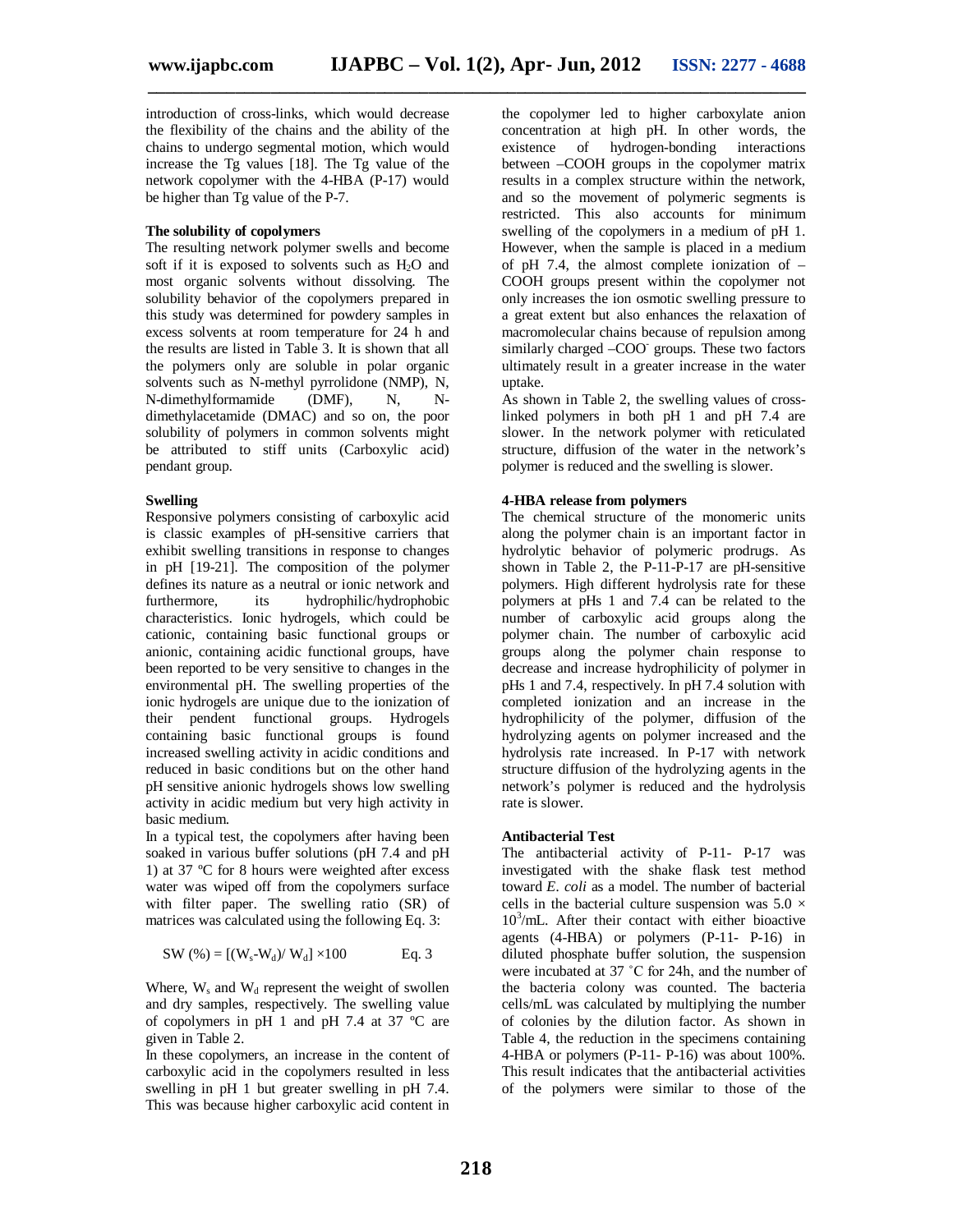corresponding bioactive agents and excellent at least against *E. coli.*

As shown in Table 4, the P-17 with network structure, as it clearly shows that, is not a high antibacterial responsive. This is because diffusion of the hydrolyzing agents in the network's polymer is reduced and the hydrolysis rate is slower.

# **CONCLUSIONS**

The copolymer and cross-linked copolymers were synthesized by free radical solution polymerization. The molar compositions of the obtained copolymers  $(P-1-P-6)$  were calculated by the  ${}^{1}H$ NMR spectral method. Esters of 4-hydroxybenzoic acid such as methyl and ethyl, commonly known as parabens are widely used as preservatives. Founded on the esters of 4-hydroxybenzoic acid are widely used as preservatives, the 4-hydroxybenzoic acid group as side chains were linked to copolymers from the reaction between 4-HBA and benzyl chloride bonds to obtain the three new modified

copolymers containing functional substituents. The <sup>1</sup>H NMR spectra data showed that 4-HBA groups were attached to phenyl rings via methylene spacers with replacement of all chlorine atoms. The existence of carboxylic acid in polymers not only increases the glass transition temperature (Tg) value but also give pH-sensitive properties to these polymers. In other hand, this preliminary result indicates that the new copolymers exhibited excellent bacteriocidal activities against *E. coli.* Due to the bactericidal activities of copolymers, these copolymers can be used as preservatives. Accordingly, this synthetic strategy can be conveniently used in synthesizing more bioactive polymers, as 4-chloromethyl styrene can react with any active agent containing hydroxyl group.

# **ACKNOWLEDGMENTS**

The office of research vice chancellor Azarbaijan University of Tarbiat Moallem has supported this work.

|                                               | Molar<br>composition of         | <b>Calculated from the</b><br>$\mathrm{^{1}H}\text{-}NMR$ | $M_{w}$                  | $M_n$ | Mw/M <sub>n</sub> |      |                 |
|-----------------------------------------------|---------------------------------|-----------------------------------------------------------|--------------------------|-------|-------------------|------|-----------------|
| Copolymer                                     | monomers in the<br>feed $(\% )$ | $%$ mole)<br>m                                            | $%$ mole)<br>$\mathbf n$ |       |                   |      | $Tg(^{\circ}C)$ |
| $P-1$ :<br>$(CMS)m$ (styrene) <sub>n</sub>    | 50:50                           | 49.3                                                      | 50.7                     | 16079 | 7308.6            | 2.2  | 79              |
| $P-2$ :<br>$(CMS)_{m}$ (styrene) <sub>n</sub> | 43.5:56.5                       | 42                                                        | 58                       | 16490 | 8500              | 1.94 | 77              |
| $P-3:$<br>$(CMS)m$ (styrene)n                 | 30:70                           | 30                                                        | 70                       | 22344 | 11413             | 1.96 | 75              |
| $P-4$ :<br>$(CMS)m$ (styrene)n                | 25:75                           | 24.4                                                      | 75.6                     | 26122 | 16225             | 1.61 | 74              |
| $P-5$ :<br>$(CMS)m$ (styrene)n                | 16.7:83.3                       | 16.1                                                      | 83.9                     | 22344 | 5923              | 3.76 | 73              |
| $P-6$ :<br>$(CMS)m$ (styrene)n                | 10:90                           | 10.6                                                      | 99.4                     | 16225 | 7054.3            | 2.3  | 70              |
| $P-7$<br>$CMS$ ) m (styrene) n                | 50:50                           |                                                           |                          |       |                   |      | 165             |

**Table 1: Molar composition and GPC data of copolymers**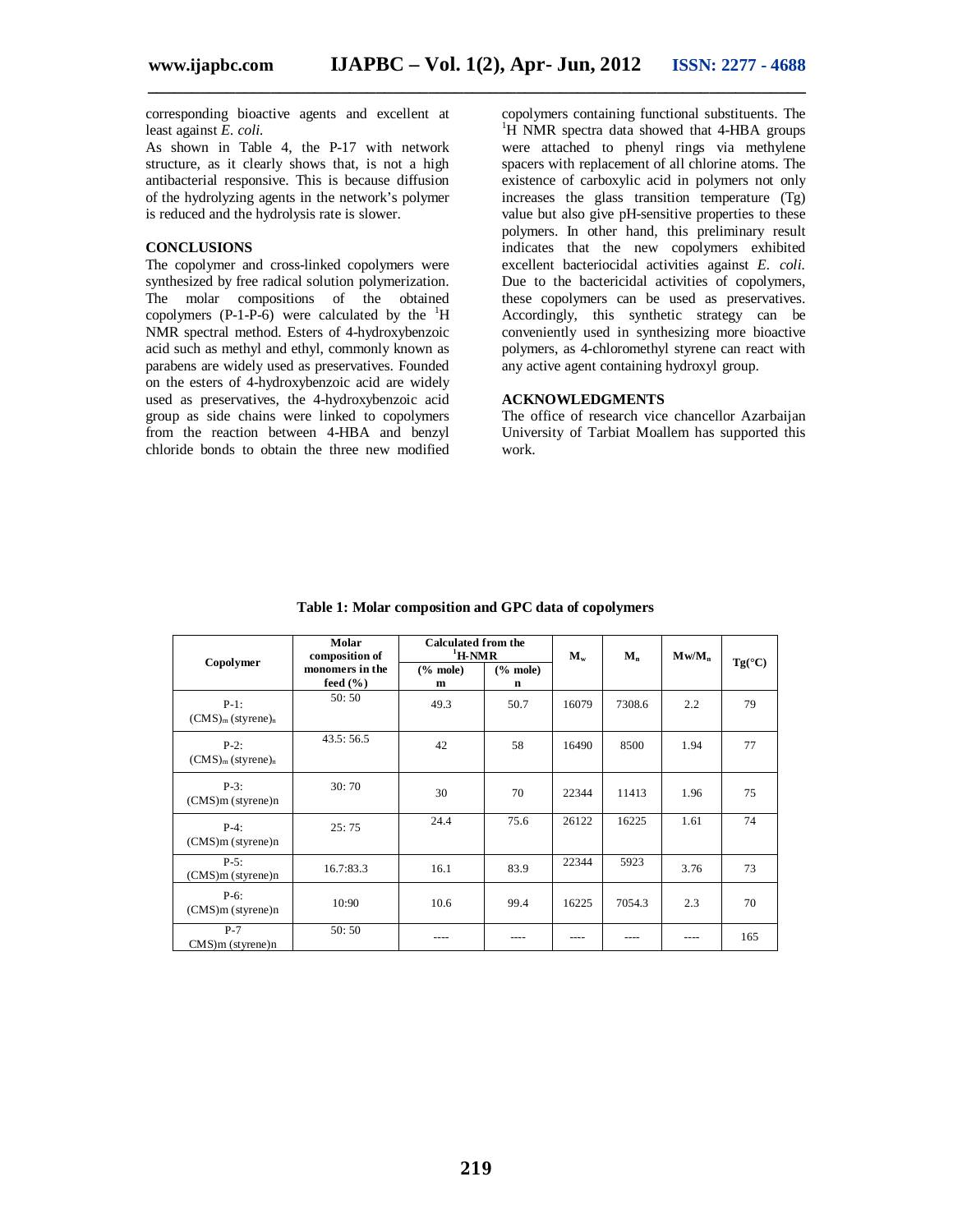

**Scheme 1: Preparation of copolymers and modification by 4-hydroxybenzoic acid**

|         | Table 2: Percent of swelling, 4-HBA release and glass<br>transition temperature of modified copolymers |  |
|---------|--------------------------------------------------------------------------------------------------------|--|
| maximum | and a statement of a statement of Port                                                                 |  |

| <b>Polymers</b> |                 | maximum<br>constant<br>swelling $(\% )$ |      | maximum percent of 4-<br>HBA release (6 day) |     |  |
|-----------------|-----------------|-----------------------------------------|------|----------------------------------------------|-----|--|
|                 | pH <sub>1</sub> | pH 7.4                                  | pH 1 | pH 7.4                                       |     |  |
| $P-11$          | 15              | 55                                      | 45   | 90                                           | 160 |  |
| $P-12$          | 13              | 52                                      | 43   | 86                                           | 155 |  |
| $P-13$          | 10              | 45                                      | 38   | 77                                           | 145 |  |
| $P-14$          | 10              | 43                                      | 35   | 73                                           | 137 |  |
| $P-15$          | 8               | 33                                      | 31   | 65                                           | 122 |  |
| $P-16$          | 8               | 26                                      | 30   | 61                                           | 116 |  |
| $P-17$          |                 | 23                                      | 19   | 45                                           | 185 |  |

| Solvent    | <b>P-11</b> | $P-12$         | $P-13$    | $P-14$         | $P-15$          | P-16    | $P-17$ |
|------------|-------------|----------------|-----------|----------------|-----------------|---------|--------|
| Water      | ٠           | $\blacksquare$ | ٠         | $\blacksquare$ | ٠               |         | ۰      |
| THF        | $\,{}^+$    |                | $\ddot{}$ | $\ddot{}$      | $^{\mathrm{+}}$ |         | -      |
| Acetone    | 土           | 土              |           | ÷              | +               |         | -      |
| DMF        | $^{++}$     | $^{++}$        | $^{++}$   | $^{++}$        | $^{++}$         | $^{++}$ | ۰      |
| <b>NMP</b> | $^{++}$     | $^{++}$        |           | $^{++}$        | $^{++}$         |         | -      |

**++**

**++**

**++**

**++**

**-**

**Table 3: The solubility of copolymer**

++ Soluble, + soluble on heating, ± partially soluble on heating, insoluble **++**

**++**

**DMAC**

ř.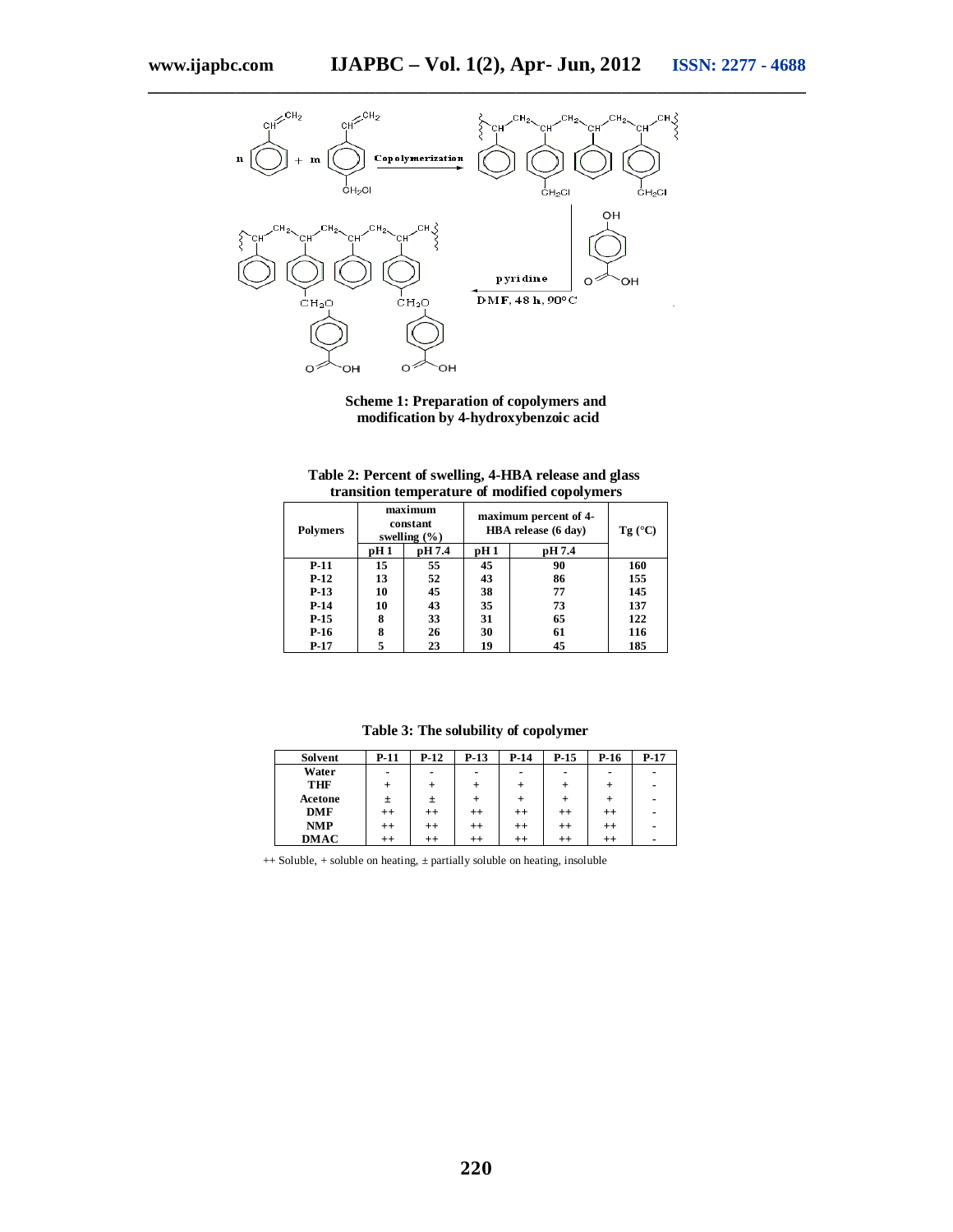

**Fig. 1: <sup>1</sup>H NMR spectrum of P-1 in CDCl<sup>3</sup>**

| Table 4: Biocidal activity of 4-HBA and polymers against |  |
|----------------------------------------------------------|--|
| <i>E. coli</i> , based on the shake test                 |  |

| <b>Bacteria</b> | <b>Sample</b> | Bacteria/mL<br>$(24 h \text{ contact})$ | <b>Reduction</b><br>$(\%)$ |
|-----------------|---------------|-----------------------------------------|----------------------------|
|                 | <b>Blank</b>  | $3.5 \times 10^{7}$                     | ---                        |
| E.coil          | $4 - HBA$     | 0                                       | 100                        |
|                 | <b>P-11</b>   | 0                                       | 100                        |
|                 | $P-12$        | 0                                       | 100                        |
|                 | $P-13$        | $1.7 \times 10^3$                       | 99.995                     |
|                 | $P-14$        | $3.3 \times 10^{3}$                     | 99.99                      |
|                 | $P-15$        | $8.47 \times 10^{5}$                    | 97.58                      |
|                 | P-16          | $2 \times 10^6$                         | 94.29                      |
|                 | $P-17$        | $2.3 \times 10^7$                       | 34.29                      |



**Fig. 2: DSC curves of copolymers P-1 and P-11**